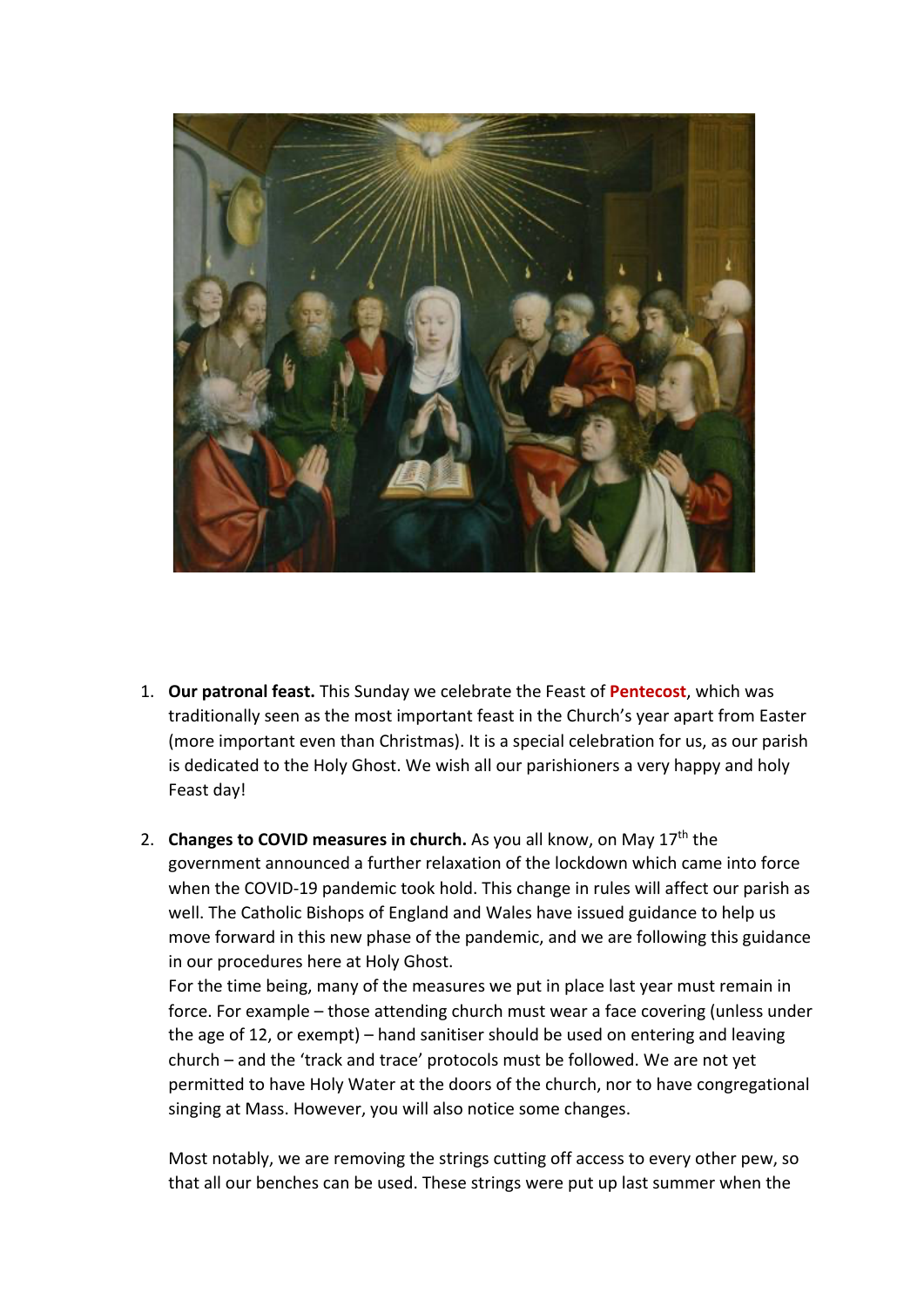government guidance advised a two-metre distance between households. The rule now is 'one-meter plus' (i.e., one metre distancing plus wearing a face covering). Implementing the new guidance allows us to use all our benches and increase the capacity of our church – which is now very important since in recent weeks we have regularly been turning away people away from Sunday Mass, especially at the 11.30 and 6.00 Masses.

Secondly, we can reduce some of the cleaning and sanitising which we have been doing since re-opening the church last July. The Bishops advise that the church need not be cleaned more than once a day. Moreover, it is only necessary to clean 'touch points' – in other words areas touched by people with their bare skin. In effect, this means cleaning the backs of the pews where people rest their hands, but not the seats or kneelers. This change in procedure is a common-sense measure which will save our stewards considerable time and trouble.

Under the new guidance, up to thirty people may attend a baptism or a funeral. For a funeral, or for the celebration of Confirmation, the parish may permit a larger number, so long as the 'one-metre plus' rule is maintained.

Hopefully, we can look forward to a further relaxation of the rules when the government reviews its regulations again on June  $21^{st}$ . In the meantime, we would like to thank all our parishioners for their continuing loyalty and support, and once again to extend our special gratitude to our stewards, for making our church a safe place to worship in these present times.

3. **Stewarding.** In the light of the above, please don't forget that we still need your help with stewarding in church. Our churches are permitted by law to open and hold services during the lockdown, but they need to be safe places. If you value our open churches, and the ability to come to Mass, please do consider volunteering as a steward – we need your help.

## **We are now looking for stewards to help with Masses during May. Please follow the link below:**

https://doodle.com/poll/9yx5pqu9kp9zwbmk

- 4. The Bishops of England and Wales have produced a **Pastoral Letter** to mark this Feast of Pentecost, copies of which are available in the church porch.
- 5. **Gift Aid.** For those of you who use the Gift Aid envelopes for your weekly donations, the new boxes of envelopes have arrived. They run from June when the old boxes run out (apart from some spares). During the restrictions many parishioners have